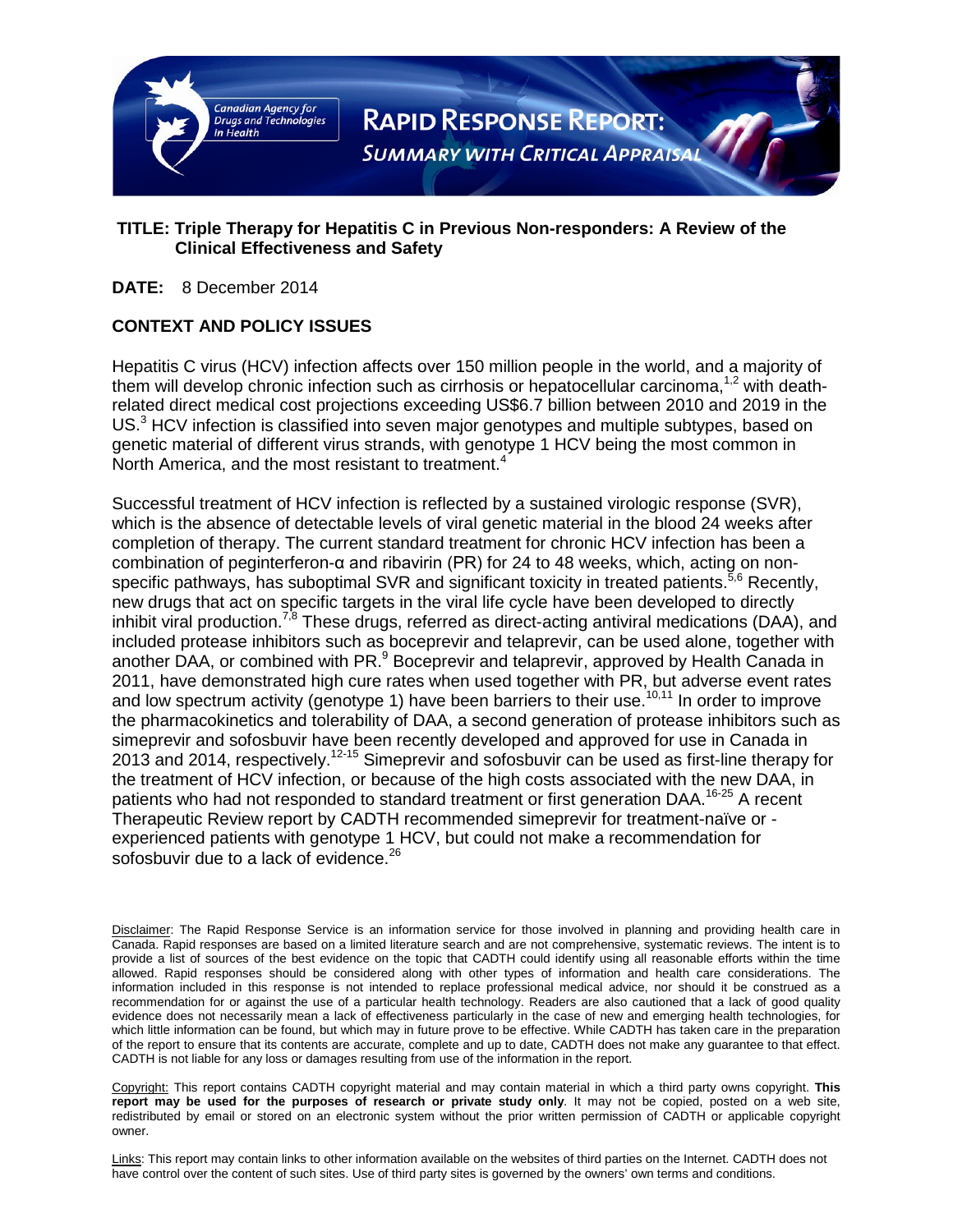This Rapid Response report aims to review the clinical effectiveness and safety of simeprevir and/or sofosbuvir combined with PR in patients with chronic hepatitis C genotype 1, 2, 3 or 4 who have had an inadequate response to prior DAA plus PR therapy or prior treatment with PR alone.

## **RESEARCH QUESTIONS**

- 1. What is the clinical effectiveness and safety of simeprevir and/or sofosbuvir combined with peginterferon + ribavirin (PR) in patients with chronic hepatitis C genotype 1 who have had an inadequate response to prior direct acting antiviral (DAA) plus (PR) therapy or prior treatment with PR alone?
- 2. What is the clinical effectiveness and safety of simeprevir and/or sofosbuvir and PR combination treatments in patients with chronic hepatitis C genotype 2 who have had an inadequate response to prior DAA plus PR therapy or prior treatment with PR alone?
- 3. What is the clinical effectiveness and safety of simeprevir and/or sofosbuvir and PR combination treatments in patients with chronic hepatitis C genotype 3 who have had an inadequate response to prior DAA plus PR therapy or prior treatment with PR alone?
- 4. What is the clinical effectiveness and safety of simeprevir and/or sofosbuvir and PR combination treatments in patients with chronic hepatitis C genotype 4 who have had an inadequate response to prior DAA plus PR therapy or prior treatment with PR alone?

## **KEY FINDINGS**

In general, findings from the included studies were consistent on the superiority of simeprevir once daily plus PR therapy to placebo plus PR therapy in terms of SVR in patients with chronic hepatitis C genotype 1 who have had an inadequate response to prior PR therapy. The addition of simeprevir to PR was well tolerated generally, with comparable adverse events rates compared to PR alone. The literature search did not identify evidence on sofosbuvir. There was a lack of evidence on patients with HCV genotypes 2, 3 or 4.

#### **METHODS**

#### **Literature Search Strategy**

A limited literature search was conducted on key resources including PubMed, The Cochrane Library (2014, Issue 11), University of York Centre for Reviews and Dissemination (CRD) databases, Canadian and major international health technology agencies, as well as a focused Internet search. No filters were applied to limit the retrieval by study type. Where possible, retrieval was limited to the human population. The search was also limited to English language documents published between January 1, 2009 and November 7, 2014.

#### **Selection Criteria and Methods**

One reviewer screened citations and selected studies. In the first level of screening, titles and abstracts were reviewed for relevance. Full texts of any relevant titles or abstracts were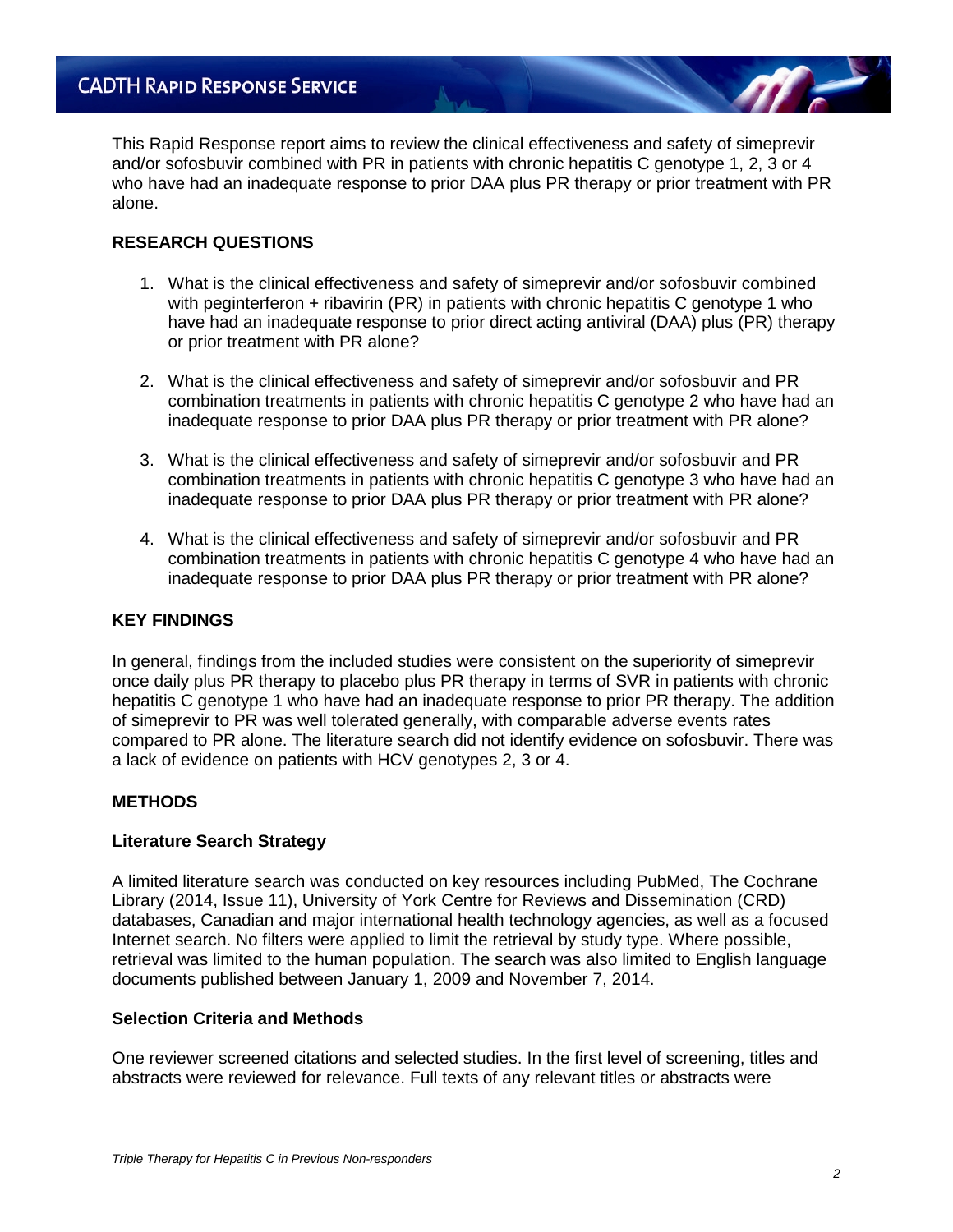retrieved, and assessed for inclusion. The final article selection was based on the inclusion criteria presented in Table 1.

| <b>Table 1: Selection Criteria</b> |                                                                                                                                                                                                                                                                                                                                                                                                                                            |  |  |  |
|------------------------------------|--------------------------------------------------------------------------------------------------------------------------------------------------------------------------------------------------------------------------------------------------------------------------------------------------------------------------------------------------------------------------------------------------------------------------------------------|--|--|--|
| <b>Population</b>                  | Adult Patients with chronic hepatitis C genotype 1, 2, 3, or 4 infection<br>who have an inadequate response to direct acting antiviral $+ PR$<br>therapy or PR treatment alone                                                                                                                                                                                                                                                             |  |  |  |
| <b>Intervention</b>                | Simeprevir and/or sofosbuvir combined with PR                                                                                                                                                                                                                                                                                                                                                                                              |  |  |  |
| <b>Comparator</b>                  | Dual therapy (PR), other triple therapy options                                                                                                                                                                                                                                                                                                                                                                                            |  |  |  |
| <b>Outcomes</b>                    | Sustained virological response (SVR), treatment completion,<br>histological changes, relapse, quality of life, liver failure,<br>hepatocellular carcinoma, liver transplants, and mortality (all-cause<br>and liver related). Serious adverse events, adverse events,<br>withdrawals due to adverse events, rash, fatigue, anemia, pruritis,<br>anorectal discomfort, neutropenia, depression, suicidal ideation, and<br>flu-like symptoms |  |  |  |
| <b>Study Designs</b>               | Health technology assessments (HTAs), systematic reviews (SRs),<br>meta-analyses (MAs), randomized controlled trials (RCTs), and non<br>RCT <sub>s</sub> .                                                                                                                                                                                                                                                                                 |  |  |  |

### **Exclusion Criteria**

Articles were excluded if they did not meet the selection criteria in Table 1, if they were published prior to January 2009, if they were duplicate publications of the same study, or if they were referenced in a selected systematic review.

#### **Critical Appraisal of Individual Studies**

The quality of the included trials was assessed using the Downs and Black<sup>27</sup> checklist. Numeric scores were not calculated. Instead, the strengths and limitations of the study are summarized and presented.

## **SUMMARY OF EVIDENCE**

#### **Quantity of Research Available**

The literature search yielded 307 citations. After screening of abstracts from the literature search and from other sources, 14 potentially relevant studies were selected for full-text review. Three studies met the inclusion criteria and were included in this review.

The PRISMA flowchart in Appendix 1 details the process of the study selection.

#### **Summary of Study Characteristics**

A detailed summary of the included studies characteristics is provided in Appendix 2.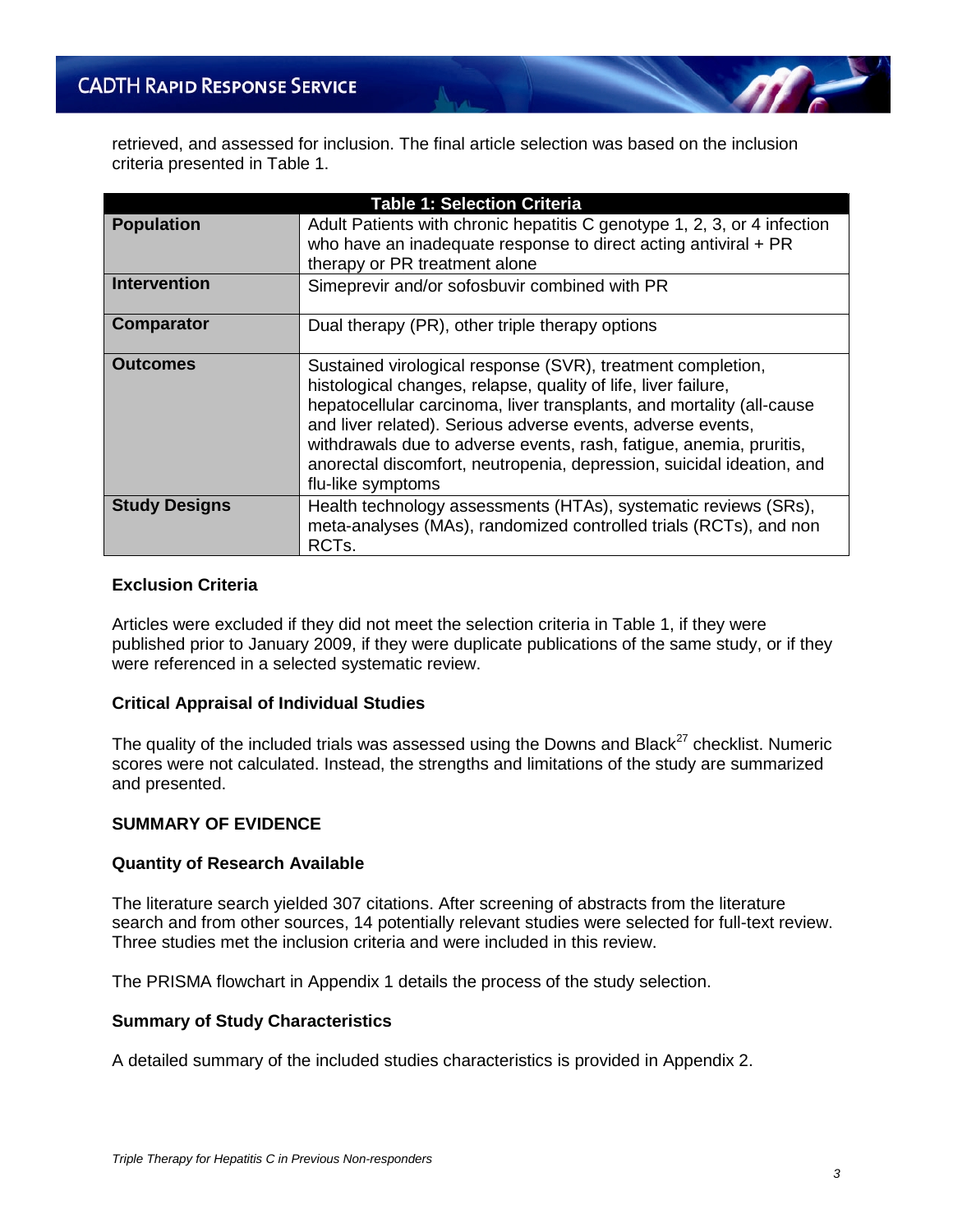#### *Study design*

Three relevant trials were identified.<sup>28-30</sup> One trial was a phase IIa placebo-controlled, randomized study, with a treatment time of 28 days, and outcomes measured at the end of 28 days of treatment.<sup>28</sup> One trial was a phase IIb double-blind, placebo-controlled, randomized study, with 48 weeks of treatment, and outcomes measured at 24 weeks after the end of treatment.<sup>29</sup> One trial was a phase III double-blind, placebo-controlled, randomized study, with 48 weeks of treatment, and outcomes measured at 12 weeks after the end of treatment.<sup>3</sup>

#### *Population*

One trial included 74 treatment-naïve and 37 treatment-experienced patients (non-responders or prior relapsers to PR treatment).<sup>28</sup> One trial included 462 treatment-experienced patients (non-responders or relapsers to prior PR treatment).<sup>29</sup> One trial included 393 relapsers after prior PR therapy.<sup>30</sup>

#### *Interventions and comparators*

One trial used simeprevir 75, 150, or 200mg once a day plus PR for 28 days.<sup>28</sup> One trial used simeprevir 100, or 150mg once a day for 12, 24, or 48 weeks, plus PR for 48 weeks.<sup>29</sup> One trial used simeprevir 150 mg once a day plus PR for 12 weeks, then PR alone for 12 or 36 weeks, based on response-guided therapy criteria.<sup>30</sup> All trials compared outcomes with similar regimens of placebo plus PR.

#### *Outcomes*

One trial measured decline in HCV RNA,<sup>28</sup> and two trials measured SVR.<sup>29,30</sup> All three trials also measured adverse events rates, and treatment discontinuation rates.

#### **Summary of Critical Appraisal**

All three trials were randomized, with hypotheses, main outcomes, patient characteristics, finding, and loss to follow-up clearly described.28-30 Two studies28,29 had a clear and detailed description of the randomization procedure, while one<sup>30</sup> described randomization as "centralized" without additional detail. One trial was a phase IIa trial; patients were not blinded to treatment, and it did not report estimates of random variability and actual probability values.<sup>28</sup> Two trials reported that power calculations were conducted but it was unclear whether study power was sufficient to detect clinically important effects, as the results of the calculation were not reported.<sup>28,29</sup> The third study<sup>24</sup> reported a power calculation and met the required sample size to detect clinically important effects. All studies outcomes were assessed based on an intention-to-treat population. The findings from the studies can be generalized to the general population under study.

Details of the strengths and limitations of the included studies are summarized in Appendix 3.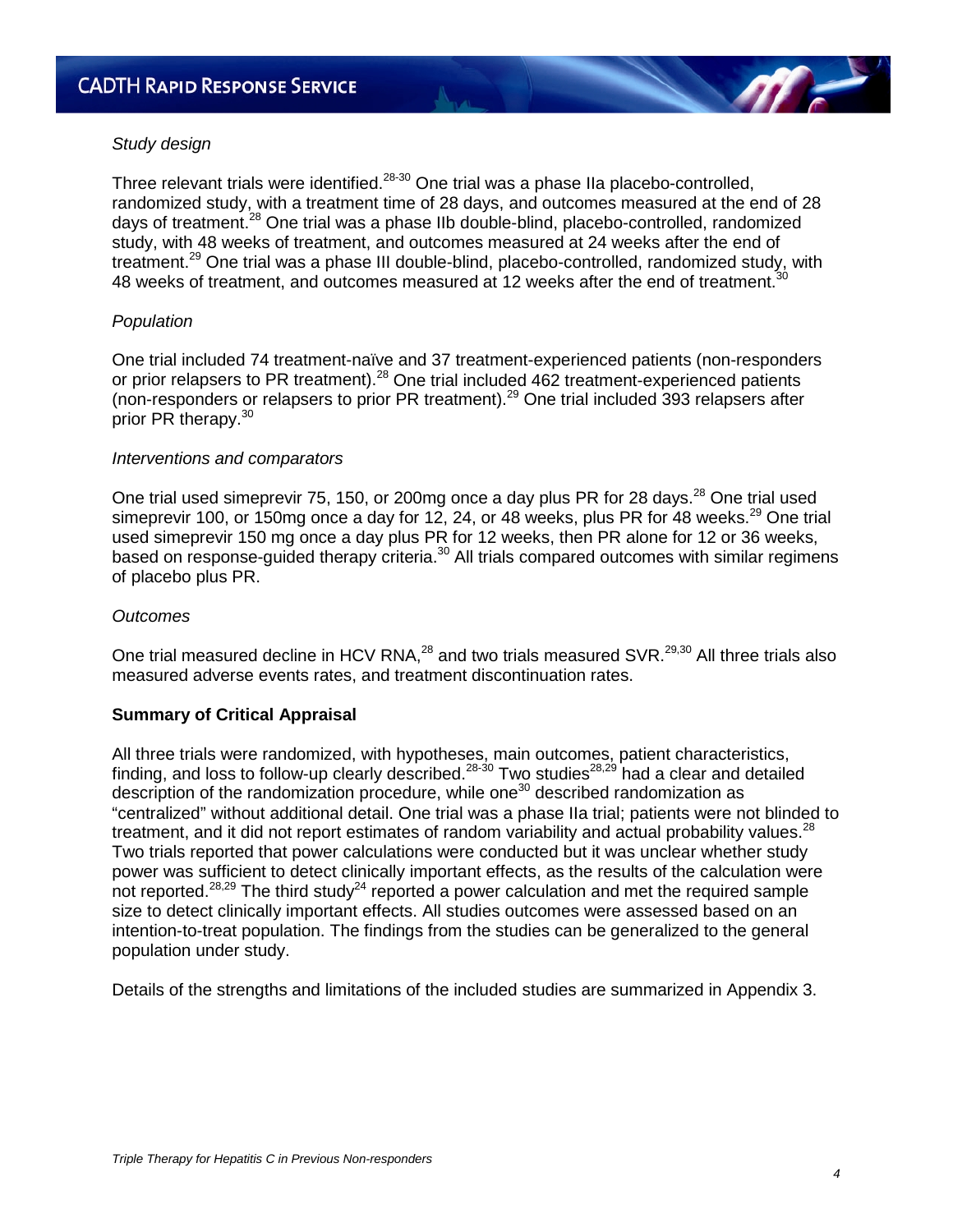## **Summary of Findings**

Main findings of included studies are summarized in detail in Appendix 4.

1. What is the clinical effectiveness and safety of simeprevir and/or sofosbuvir combined with peginterferon + ribavirin (PR) in patients with chronic hepatitis C genotype 1 who have had an inadequate response to prior direct acting antiviral (DAA) plus (PR) therapy or prior treatment with PR alone?

Three trials looked at the clinical effectiveness and safety of simeprevir combined with PR in patients with chronic hepatitis C genotype 1 who have had an inadequate response to prior direct acting antiviral PR therapy.<sup>28-30</sup> In general, simeprevir plus PR was significantly superior to placebo plus PR in terms of SVR, and was generally well tolerated. The literature search did not identify any study on the effectiveness or safety of sofosbuvir combined with peginterferon + ribavirin (PR) in patients with chronic hepatitis C genotype 1 who have had an inadequate response to prior DAA plus PR therapy or prior treatment with PR alone.

A phase IIa RCT in 2011<sup>28</sup> evaluated simeprevir efficacy and safety in 74 HVC genotype-1 treatment-naïve and 37 treatment-experienced patients (HCV RNA levels > 10,000 IU/ml), including non-responders and prior relapsers to PR therapy. Treatment-experienced patients received simeprevir 75mg ( $n = 9$ ), 150mg ( $n = 9$ ) or 200mg ( $n = 10$ ) once a day + PR, or placebo once daily  $+ PR$  (n = 9) for 28 days. Outcomes measured at the end of 28 days of treatment were decline in HCV RNA (please note that due to short follow up time, SRV by definition could not be evaluated in this trial), adverse events rate and treatment discontinuation rate.

The majority of patients (18/28) treated with simeprevir + PR (9/9 prior relapsers and 9/19 nonresponders) had HCV RNA < 25 IU/ml at day 28. No patients (0/9) treated with placebo + PR had HCV RNA < 25 IU/ml at day 28. Patients on 150 or 200 mg doses had better HCV RNA decline than those on the 75 mg dose. Similar results were found between 150 and 200 mg doses.

Adverse events were similar in all groups (89.9% of patients on placebo + PR, 89.9% of patients on simeprevir 75 mg/day + PR, 100% of patients on simeprevir 150 mg + PR, and 100% in patients on simeprevir 200 mg + PR). Most adverse events were grade 1 or 2 (mild or moderate), with headache and fatigue being the most common. No treatment discontinuation was found in any group.

A phase IIb, double-blind RCT in 2014<sup>29</sup> evaluated the efficacy and safety of simeprevir in 462 HVC genotype-1 treatment-experienced patients (HCV RNA levels > 10,000 IU/ml), including non-responders and prior relapsers to PR therapy. Patients received simeprevir 100 or 150 mg once a day for 12, 24, or 48 weeks + PR, or placebo + PR for 48 weeks. Outcomes were measured at 24 weeks after the end of treatment and included SVR, adverse event rate and treatment discontinuation rate.

SVR rates across different dosages and treatment periods at 24 weeks after completion of treatment were significantly higher in groups on simeprevir + PR than those on placebo + PR (61% to 80% vs 23%; *P* < 0.001). Subgroup analyses showed that SVR rates in simeprevir groups at 24 weeks after end of treatment in patients with null response to prior PR therapy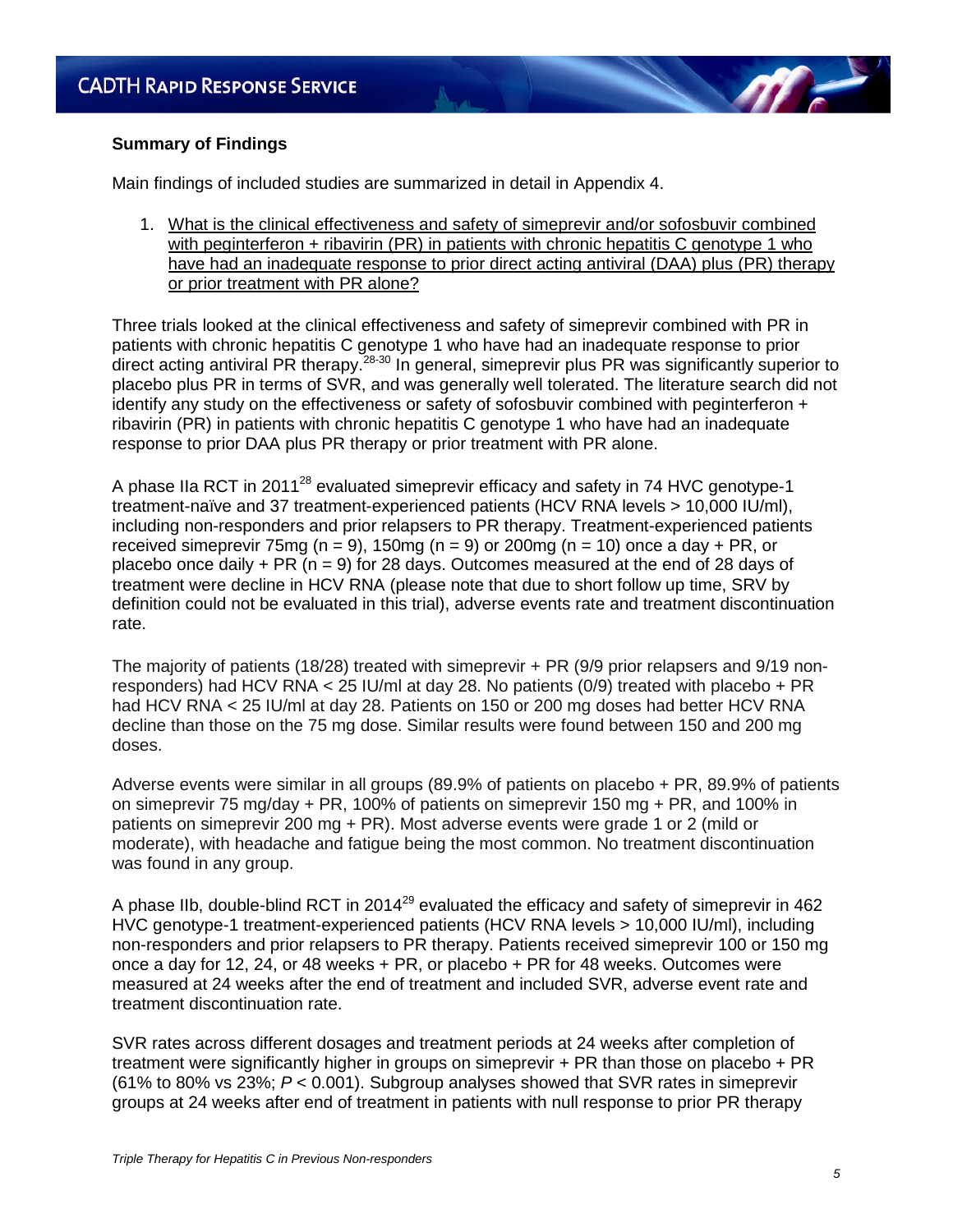were 37.5% to 58.8% (18.8% in placebo group), 47.8% to 86.4% in patients with partial prior PR response (8.7% in placebo group), and 76.9% to 88.9% in relapsers (37.0% in placebo group) (*P* value not reported for subgroup analyses)

All groups had similar adverse event rates (rates of any adverse event not reported). Most adverse events were grade 1 or 2, with fatigue and headache being the most common. Permanent discontinuation due to adverse events occurred in 8.8% of simeprevir-treated patients and in 4.5% in placebo-treated patients.

A phase III double-blind RCT in 2014<sup>30</sup> evaluated the efficacy and safety of simeprevir in 393 HVC genotype-1 treatment-experienced patients (HCV RNA levels > 10,000 IU/ml), who relapsed after prior PR therapy. Patients received simeprevir 150 mg once a day + PR for 12 weeks, then PR alone for 12 or 36 weeks, based on response-guided therapy criteria, or placebo + PR for 12 weeks, then PR alone for 36 weeks. Outcomes were measured at 12 weeks after the end of treatment, and included SVR, on-treatment failure (non-responders), relapse rate, rates of patients on simeprevir + PR who can shorten therapy, adverse events, and treatment discontinuation rates.

SVR rates at 12 weeks after end of treatment were significantly higher in groups on simeprevir + PR than those on placebo + PR (79.2% vs 36.1%; *P* < 0.001). On-treatment failure rates (nonresponders) were significantly lower in groups on simeprevir + PR than those on placebo + PR (3.1% vs 27.1%; *P* < 0.001). Relapse rates were significantly lower in groups on simeprevir + PR than those on placebo + PR (18.5% vs 48.4%; *P* < 0.001). Most patients on simeprevir + PR (92.7%) were able to shorten therapy to 24 weeks.

All groups had similar adverse event rates. Most adverse events were grade 1 or 2, with fatigue and headache being the most common. Permanent discontinuation occurred in 0.4% of simeprevir-treated patients, and in 0% of placebo-treated patients. Two deaths occurred during the entire treatment phase (1 in each group)

2. What is the clinical effectiveness and safety of simeprevir and/or sofosbuvir and PR combination treatments in patients with chronic hepatitis C genotype 2 who have had an inadequate response to prior DAA plus PR therapy or prior treatment with PR alone?

There was no evidence found on the clinical effectiveness and safety of simeprevir and/or sofosbuvir and PR combination treatments in patients with chronic hepatitis C genotype 2 who have had an inadequate response to prior DAA plus PR therapy or prior treatment with PR alone.

3. What is the clinical effectiveness and safety of simeprevir and/or sofosbuvir and PR combination treatments in patients with chronic hepatitis C genotype 3 who have had an inadequate response to prior DAA plus PR therapy or prior treatment with PR alone?

There is no evidence found on the clinical effectiveness and safety of simeprevir and/or sofosbuvir and PR combination treatments in patients with chronic hepatitis C genotype 3 who have had an inadequate response to prior DAA plus PR therapy or prior treatment with PR alone.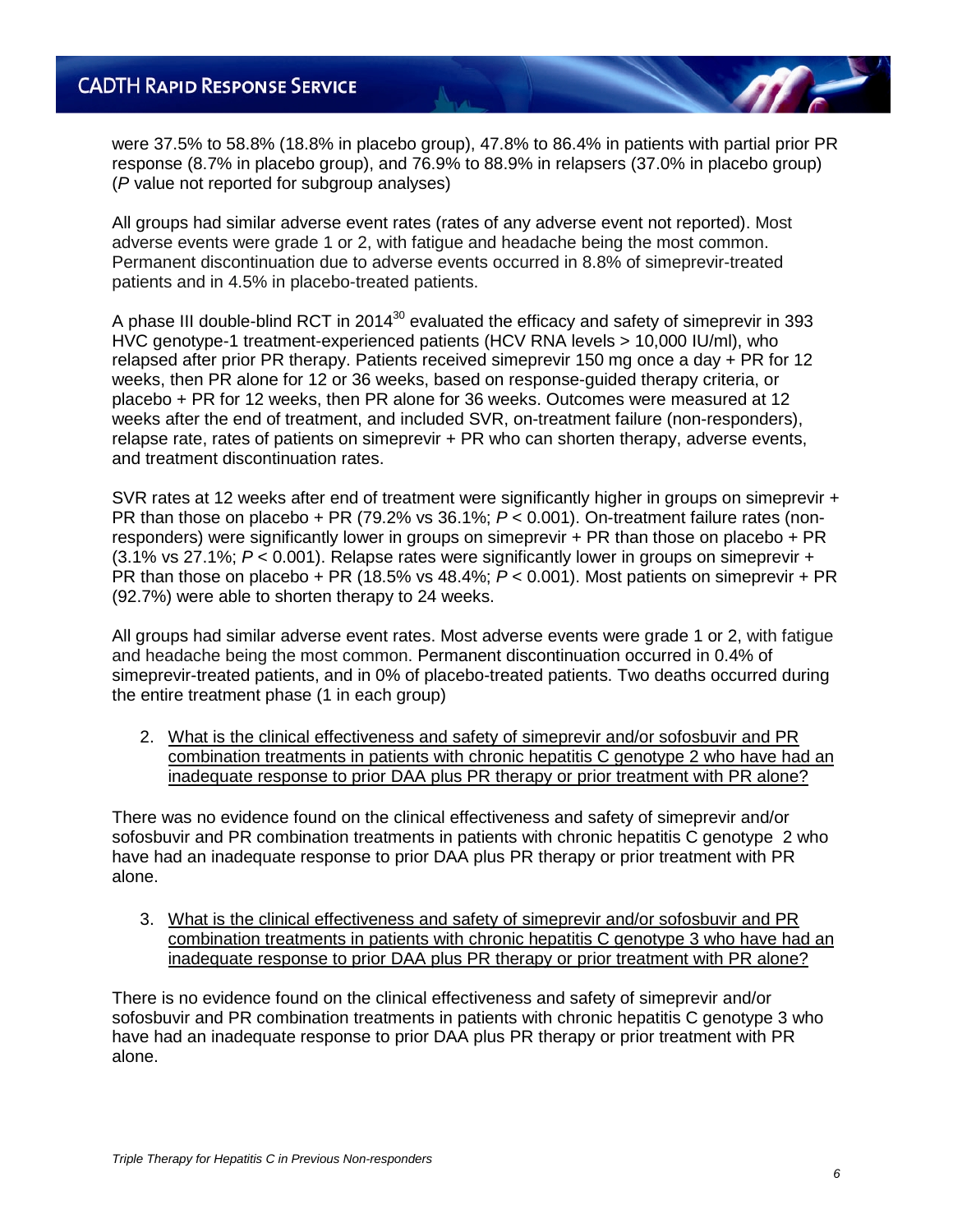4. What is the clinical effectiveness and safety of simeprevir and/or sofosbuvir and PR combination treatments in patients with chronic hepatitis C genotype 4 who have had an inadequate response to prior DAA plus PR therapy or prior treatment with PR alone?

There is no evidence found on the clinical effectiveness and safety of simeprevir and/or sofosbuvir and PR combination treatments in patients with chronic hepatitis C genotype 4 who have had an inadequate response to prior DAA plus PR therapy or prior treatment with PR alone.

## **Limitations**

Data on the efficacy and safety of simeprevir plus PR compared to PR alone in patients with chronic hepatitis C genotype 1 who have had an inadequate response to prior PR therapy were limited to two phase II and one phase III trial. There was lack of data on sofosbuvir and other DAA medications, and on patients with genotypes 2, 3, or 4. In addition, one study<sup>28</sup> used a dosage of simeprevir and a duration of therapy that was not consistent with the Health Canada approved dose, so generalizability of the study to a Canadian context is unclear.

## **CONCLUSIONS AND IMPLICATIONS FOR DECISION OR POLICY MAKING**

Limited data have shown that the addition of simeprevir to PR in patients with chronic hepatitis C genotype 1 who have had an inadequate response to prior PR therapy was more efficacious than PR alone in reducing SVR and was generally well tolerated.

More studies on sofosbuvir in this population, and in patients with chronic hepatitis C genotypes 2, 3, or 4 are needed.

#### **PREPARED BY:**

Canadian Agency for Drugs and Technologies in Health Tel: 1-866-898-8439 [www.cadth.ca](http://www.cadth.ca/)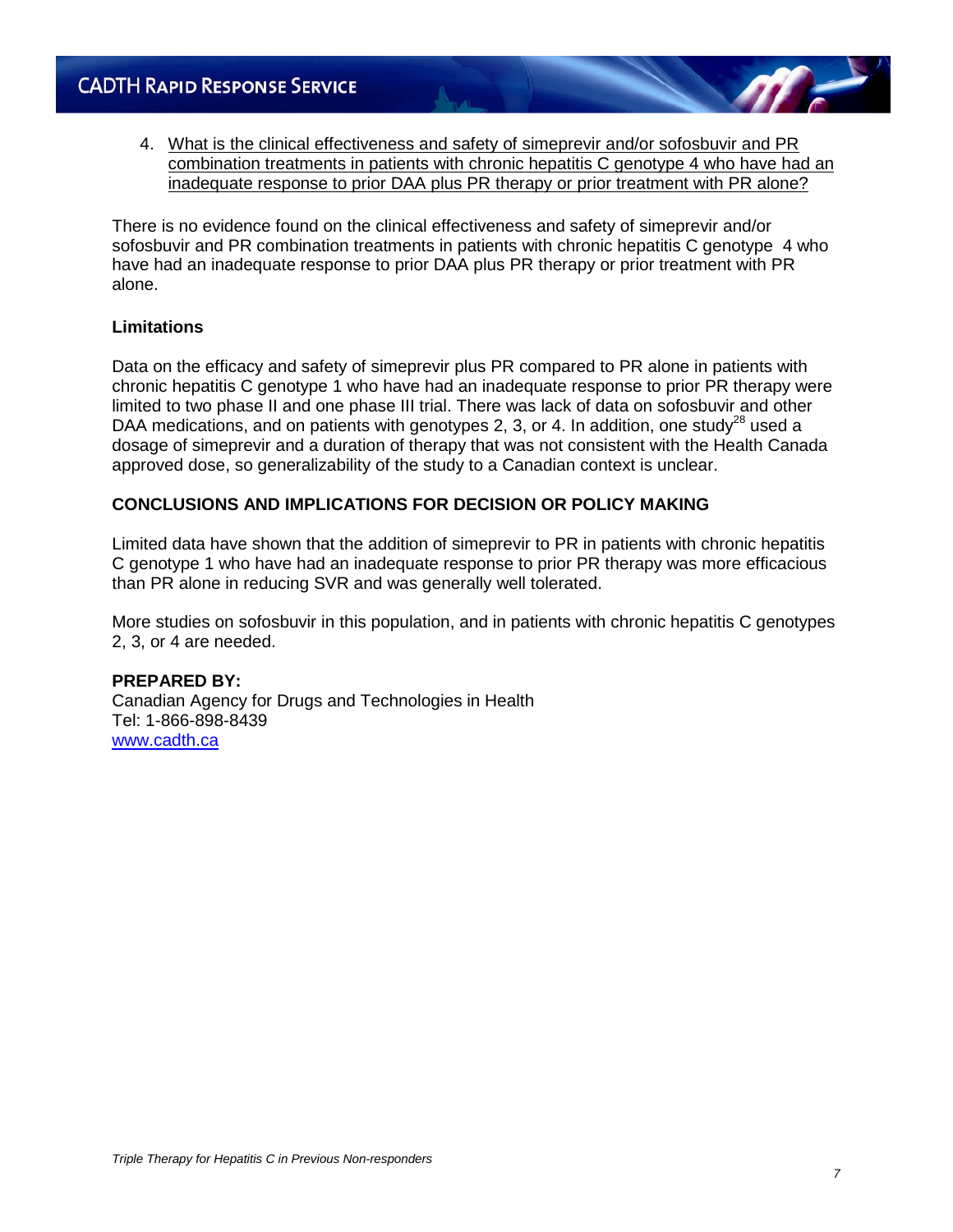#### **REFERENCES**

- 1. Mohd Hanafiah K, Groeger J, Flaxman AD, Wiersma ST. Global epidemiology of hepatitis C virus infection: new estimates of age-specific antibody to HCV seroprevalence. Hepatology. 2013 Apr;57(4):1333-42.
- 2. Hepatitis C [Internet]. Geneva (CH): World Health Organization; 2014 Apr. [cited 2014 Nov 20]. Available from:<http://www.who.int/mediacentre/factsheets/fs164/en/>
- 3. Ly KN, Xing J, Klevens RM, Jiles RB, Ward JW, Holmberg SD. The increasing burden of mortality from viral hepatitis in the United States between 1999 and 2007. Ann Intern Med. 2012 Feb 21;156(4):271-8.
- 4. Franciscus A. HCV genotype, quasispecies and subtype [Internet]. Sacramento (CA): Hepatitis C Support Project; 2014. [cited 2014 Dec 3]. (HCSP fact sheet). Available from: [http://www.hcvadvocate.org/hepatitis%5Cfactsheets\\_pdf/genotype.pdf](http://www.hcvadvocate.org/hepatitis%5Cfactsheets_pdf/genotype.pdf)
- 5. Casey LC, Lee WM. Hepatitis C therapy update. Curr Opin Gastroenterol. 2012 May;28(3):188-92.
- 6. McHutchison JG, Lawitz EJ, Shiffman ML, Muir AJ, Galler GW, McCone J, et al. Peginterferon alfa-2b or alfa-2a with ribavirin for treatment of hepatitis C infection. N Engl J Med. 2009 Aug 6;361(6):580-93.
- 7. Pol S, Vallet-Pichard A, Corouge M. Treatment of hepatitis C virus genotype 3-infection. Liver Int. 2014 Feb;34 Suppl 1:18-23.
- 8. Pockros PJ. New direct-acting antivirals in the development for hepatitis C virus infection. Therap Adv Gastroenterol [Internet]. 2010 May [cited 2014 Nov 10];3(3):191-202. Available from:<http://www.ncbi.nlm.nih.gov/pmc/articles/PMC3002578>
- 9. Kohli A, Shaffer A, Sherman A, Kottilil S. Treatment of hepatitis C: a systematic review. JAMA. 2014 Aug 13;312(6):631-40.
- 10. Kiser JJ, Flexner C. Direct-acting antiviral agents for hepatitis C virus infection. Annu Rev Pharmacol Toxicol [Internet]. 2013 [cited 2014 Nov 10];53:427-49. Available from: <http://www.ncbi.nlm.nih.gov/pmc/articles/PMC4193385>
- 11. Belousova V, Abd-Rabou AA, Mousa SA. Recent advances and future directions in the management of hepatitis C infections. Pharmacol Ther. 2014 Sep 6.
- 12. Dhingra A, Kapoor S, Alqahtani SA. Recent advances in the treatment of hepatitis C. Discov Med. 2014 Oct;18(99):203-8.
- 13. Kim do Y, Ahn SH, Han KH. Emerging therapies for hepatitis C. Gut Liver [Internet]. 2014 Sep [cited 2014 Nov 12];8(5):471-9. Available from: <http://www.ncbi.nlm.nih.gov/pmc/articles/PMC4164256/pdf/gnl-08-471.pdf>

**AT**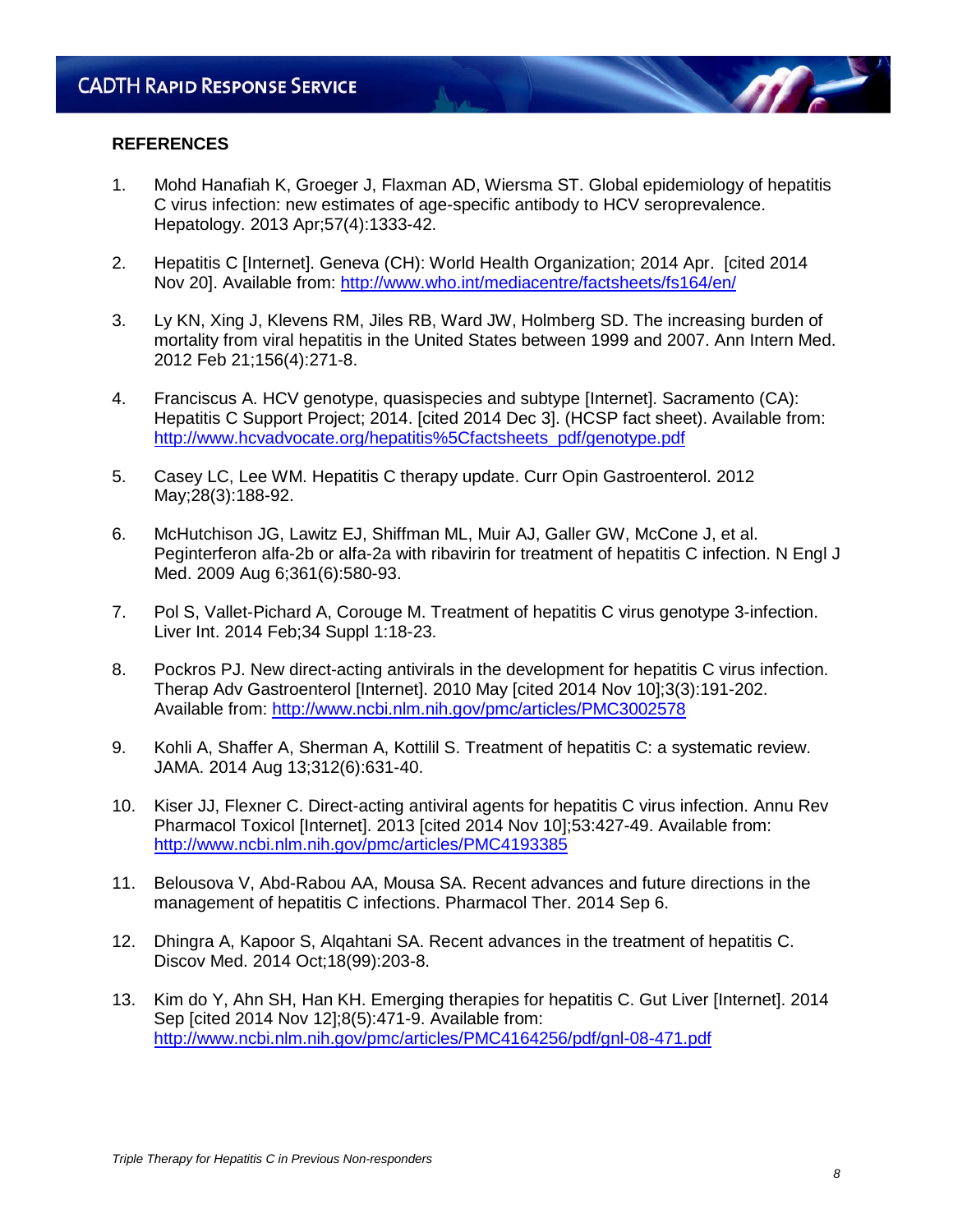- 14. Muir AJ. The rapid evolution of treatment strategies for hepatitis C. Am J Gastroenterol [Internet]. 2014 May [cited 2014 Nov 14];109(5):628-35. Available from: <http://www.nature.com/ajg/journal/v109/n5/pdf/ajg201466a.pdf>
- 15. Asselah T, Marcellin P. Second-wave IFN-based triple therapy for HCV genotype 1 infection: simeprevir, faldaprevir and sofosbuvir. Liver Int. 2014 Feb;34 Suppl 1:60-8.
- 16. Gaetano JN. Benefit-risk assessment of new and emerging treatments for hepatitis C: focus on simeprevir and sofosbuvir. Drug Healthc Patient Saf [Internet]. 2014 Mar 31 [cited 2014 Nov 12];6:37-45. Available from: <http://www.ncbi.nlm.nih.gov/pmc/articles/PMC3976205/pdf/dhps-6-037.pdf>
- 17. Simeprevir for hepatitis C first line [Internet]. Birmingham (GB): National Institute for Health Research (NIHR) Horizon Scanning Centre; 2012 Sep 1. [cited 2014 Nov 11]. Available from: [http://www.hsc.nihr.ac.uk/topics/simeprevir-for-hepatitis-c-andndash-first](http://www.hsc.nihr.ac.uk/topics/simeprevir-for-hepatitis-c-andndash-first-line/)[line/](http://www.hsc.nihr.ac.uk/topics/simeprevir-for-hepatitis-c-andndash-first-line/)
- 18. Simeprevir for chronic hepatitis C infection [Internet]. Birmingham (GB): National Institute for Health Research (NIHR) Horizon Scanning Centre; 2012 Sep 1. [cited 2014 Nov 11]. Available from:<http://www.hsc.nihr.ac.uk/topics/simeprevir-for-chronic-hepatitis-c-infection/>
- 19. Izquierdo L, Helle F, Francois C, Castelain S, Duverlie G, Brochot E. Simeprevir for the treatment of hepatitis C virus infection. Pharmgenomics Pers Med [Internet]. 2014 Aug 14 [cited 2014 Nov 12];7:241-9. Available from: <http://www.ncbi.nlm.nih.gov/pmc/articles/PMC4157399/pdf/pgpm-7-241.pdf>
- 20. Sofosbuvir for chronic hepatitis C infection with compensated liver disease [Internet]. Birmingham (GB): National Institute for Health Research (NIHR) Horizon Scanning Centre; 2012 Sep 1. [cited 2014 Nov 11]. Available from: <http://www.hsc.nihr.ac.uk/topics/sofosbuvir-for-chronic-hepatitis-c-infection-with/>
- 21. Cholongitas E, Papatheodoridis GV. Sofosbuvir: a novel oral agent for chronic hepatitis C. Ann Gastroenterol [Internet]. 2014 [cited 2014 Nov 12];27(4):331-7. Available from: <http://www.ncbi.nlm.nih.gov/pmc/articles/PMC4188929/pdf/AnnGastroenterol-27-331.pdf>
- 22. Keating GM. Sofosbuvir: a review of its use in patients with chronic hepatitis C. Drugs. 2014 Jul;74(10):1127-46.
- 23. Koff RS. Review article: the efficacy and safety of sofosbuvir, a novel, oral nucleotide NS5B polymerase inhibitor, in the treatment of chronic hepatitis C virus infection. Aliment Pharmacol Ther. 2014 Mar;39(5):478-87.
- 24. Lam B, Henry L, Younossi Z. Sofosbuvir (Sovaldi) for the treatment of hepatitis C. Expert Rev Clin Pharmacol. 2014 Sep;7(5):555-66.
- 25. Summers BB, Beavers JW, Klibanov OM. Sofosbuvir, a novel nucleotide analogue inhibitor used for the treatment of hepatitis C virus. J Pharm Pharmacol. 2014 Dec;66(12):1653-66.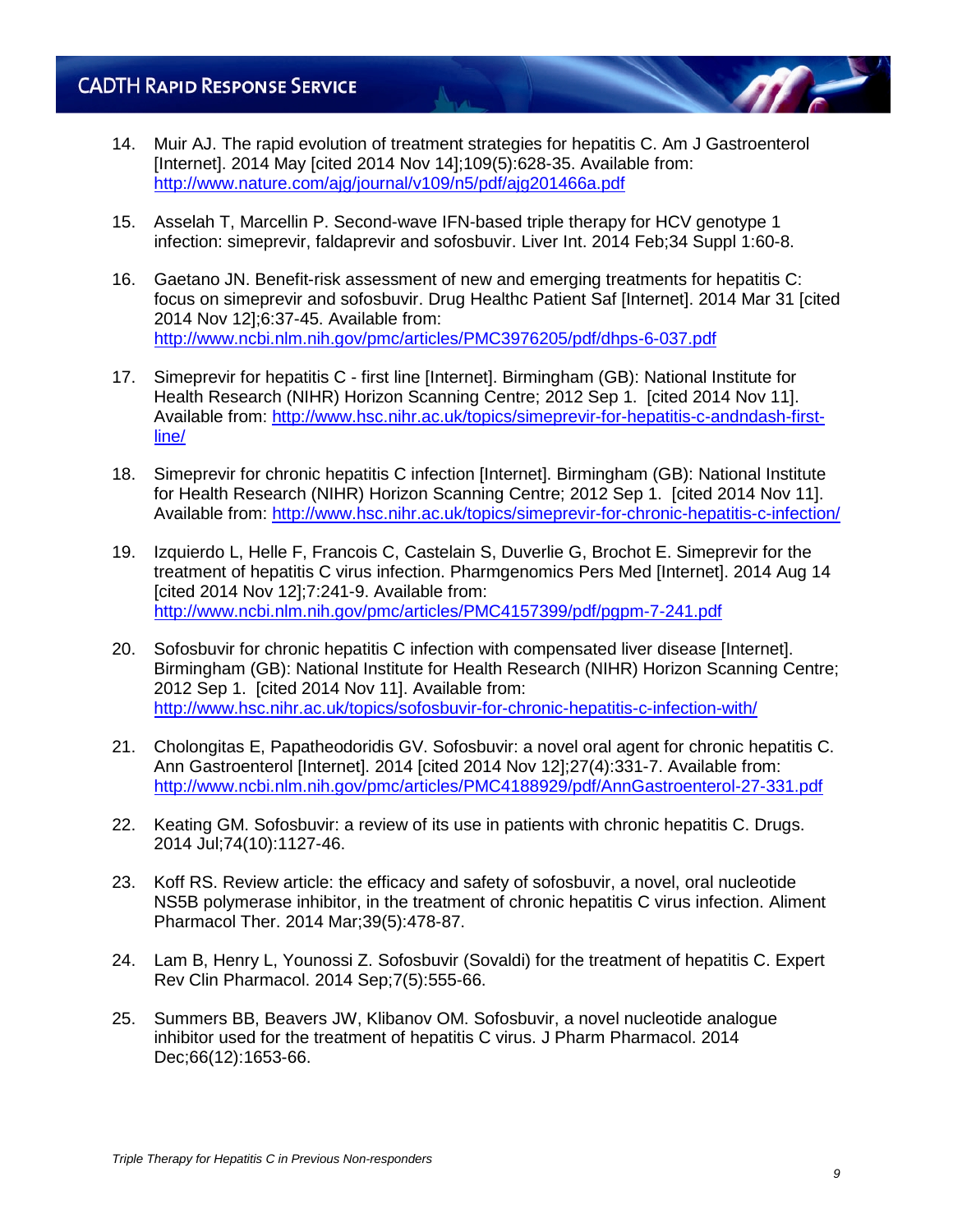- 26. Canadian Agency for Drugs and Technologies in Health. Recommendations for directacting antiviral agents for chronic hepatitis C genotype 1 [Internet]. Ottawa (ON): The Agency; 2014 Oct. [cited 2014 Dec 3]. (CADTH therapeutic review, vol. 2 no. 2c). Available from: [http://www.cadth.ca/media/pdf/TR0007\\_HepC\\_RecsReport\\_e.pdf](http://www.cadth.ca/media/pdf/TR0007_HepC_RecsReport_e.pdf)
- 27. Downs SH, Black N. The feasibility of creating a checklist for the assessment of the methodological quality both of randomised and non-randomised studies of health care interventions. J Epidemiol Community Health [Internet]. 1998 Jun;52(6):377-84. Available from:<http://www.ncbi.nlm.nih.gov/pmc/articles/PMC1756728/pdf/v052p00377.pdf>
- 28. Manns M, Reesink H, Berg T, Dusheiko G, Flisiak R, Marcellin P, et al. Rapid viral response of once-daily TMC435 plus pegylated interferon/ribavirin in hepatitis C genotype-1 patients: a randomized trial. Antivir Ther. 2011;16(7):1021-33.
- 29. Zeuzem S, Berg T, Gane E, Ferenci P, Foster GR, Fried MW, et al. Simeprevir increases rate of sustained virologic response among treatment-experienced patients with HCV genotype-1 infection: a phase IIb trial. Gastroenterology. 2014 Feb;146(2):430-41.
- 30. Forns X, Lawitz E, Zeuzem S, Gane E, Bronowicki JP, Andreone P, et al. Simeprevir with peginterferon and ribavirin leads to high rates of SVR in patients with HCV genotype 1 who relapsed after previous therapy: a phase 3 trial. Gastroenterology. 2014 Jun;146(7):1669-79.

m.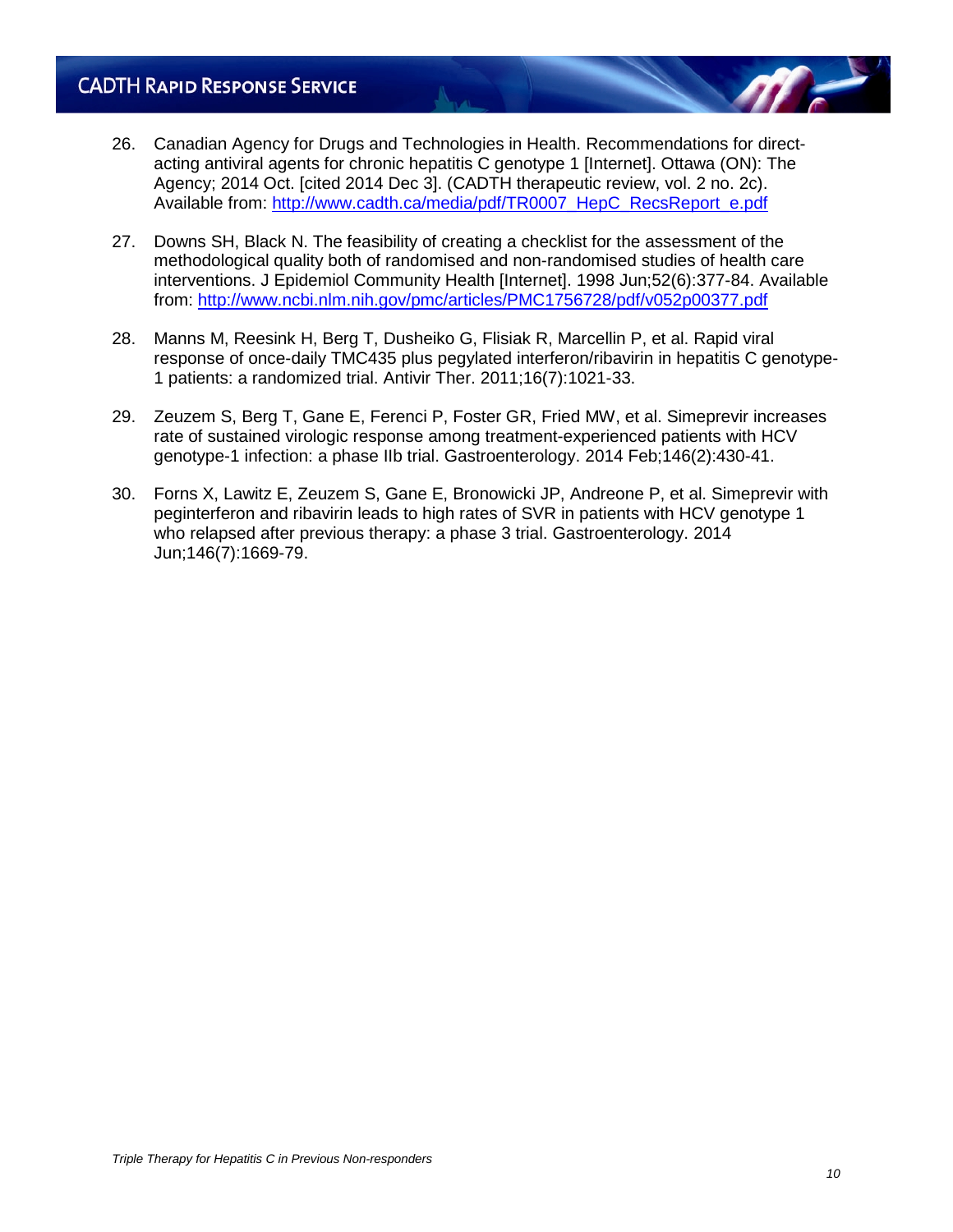## **Appendix 1: Selection of Included Studies**



 $\eta$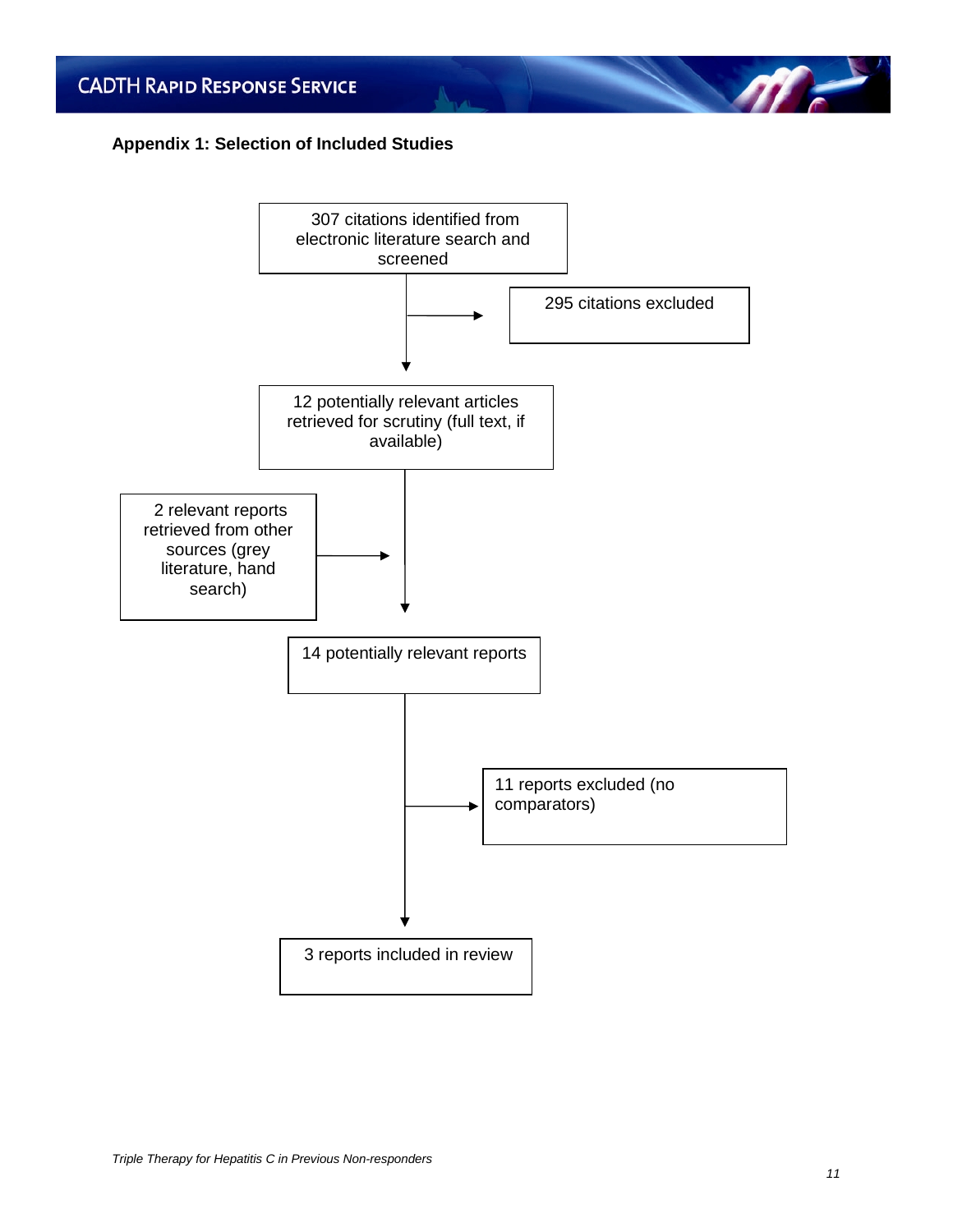## **Appendix 2: Characteristics of Included Studies**

| <b>First Author,</b><br><b>Publication</b><br>Year, Country                                                      | Study design;<br>Length of<br>follow-up                                                                             | <b>Patient</b><br>Characteristics,<br>Sample Size (n)                                                                                                                      | <b>Intervention</b>                                                                                                                                                                                     | Comparator(s)                                                  | <b>Main study</b><br>outcomes                                                                                                                                                                                                               |
|------------------------------------------------------------------------------------------------------------------|---------------------------------------------------------------------------------------------------------------------|----------------------------------------------------------------------------------------------------------------------------------------------------------------------------|---------------------------------------------------------------------------------------------------------------------------------------------------------------------------------------------------------|----------------------------------------------------------------|---------------------------------------------------------------------------------------------------------------------------------------------------------------------------------------------------------------------------------------------|
| Manns <sup>28</sup> 2011,<br>Germany,<br>Poland, UK, the<br>Netherlands,<br>Belgium, Ireland,<br>France, USA     | Phase IIa RCT;<br>28 days<br>treatment.<br><b>Outcomes</b><br>measured at end<br>of 28 days of<br>treatment         | HVC genotype-1<br>treatment-naïve<br>$(n = 74)$ and<br>treatment-<br>experienced<br>patients (non-<br>responders and<br>prior relapsers to<br>$PR$ therapy) ( $n =$<br>37) | Simeprevir 75,<br>150 or 200mg<br>once a day + PR<br>$(n = 28)$ including<br>9 patients on<br>simeprevir<br>75mg, 9 patients<br>on simeprevir<br>150 mg, 10<br>patients on<br>simeprevir 200<br>mg/day) | Placebo + PR (n<br>$= 9$                                       | Decline in HCV<br><b>RNA</b><br>Adverse events<br>Treatment<br>discontinuation<br>rate                                                                                                                                                      |
| Zeuzem <sup>29</sup> 2014,<br>Germany, New<br>Zealand, Austria,<br>UK, France,<br>Russia, Belgium,<br><b>USA</b> | Phase IIb RCT;<br>48 weeks of<br>treatment.<br><b>Outcomes</b><br>measured at 24<br>weeks after end<br>of treatment | HVC genotype-1<br>treatment-<br>experienced<br>patients (non-<br>responders and<br>prior relapsers to<br>PR therapy) $(n =$<br>462)                                        | Simeprevir 100,<br>or 150 mg once<br>a day for 12, 24,<br>or 48 weeks +<br>PR for 48 weeks                                                                                                              | Placebo + PR for<br>48 weeks                                   | Sustained<br>virologic<br>response (SVR)<br>Adverse events<br>Treatment<br>discontinuation<br>rate                                                                                                                                          |
| Forns $^{30}$ 2014,<br>Spain, Germany,<br>New Zealand,<br>France, Italy,<br>Poland, UK,<br>Belgium, USA          | Phase III RCT;<br>48 weeks of<br>treatment.<br>Outcomes<br>measured at 12<br>weeks after end<br>of treatment        | HVC genotype-1<br>treatment-<br>experienced<br>patients<br>(relapsers after<br>$PR$ therapy) ( $n =$<br>393)                                                               | Simeprevir 150<br>mg once a day +<br>PR for 12 weeks,<br>then PR alone<br>for 12 or 36<br>weeks, based on<br>response-guided<br>therapy criteria                                                        | Placebo + PR for<br>12 weeks, then<br>PR alone for 36<br>weeks | Sustained<br>virologic<br>response (SVR)<br>On-treatment<br>failure (non-<br>responders)<br>Relapse rate<br>Rates of patients<br>on simeprevir +<br>PR who can<br>shorten therapy<br>Adverse events<br>Treatment<br>discontinuation<br>rate |

HCV: hepatitis C virus; PR: peginterferon-α and ribavirin; RCT: randomized controlled trial; RNA: ribonucleic acid

M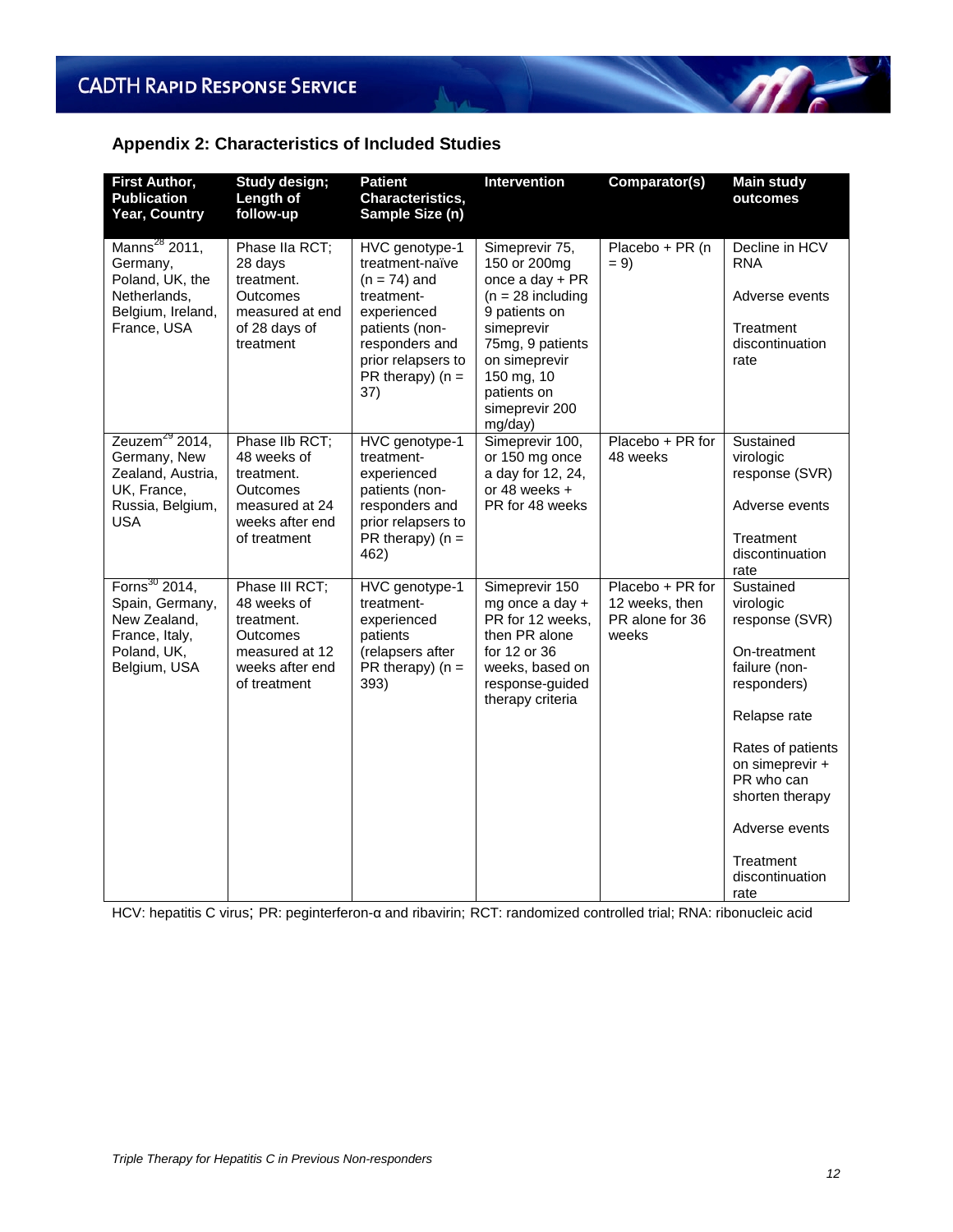# **Appendix 3: Summary of Critical Appraisal of Included Studies**

| Table A2: Summary of Critical Appraisal of Included Studies      |                                                                                                                                                                                                                                                                                                                                                                                                        |                                                                                                                                                                                                   |  |  |  |  |  |
|------------------------------------------------------------------|--------------------------------------------------------------------------------------------------------------------------------------------------------------------------------------------------------------------------------------------------------------------------------------------------------------------------------------------------------------------------------------------------------|---------------------------------------------------------------------------------------------------------------------------------------------------------------------------------------------------|--|--|--|--|--|
| <b>First Author,</b>                                             | <b>Strengths</b>                                                                                                                                                                                                                                                                                                                                                                                       | <b>Limitations</b>                                                                                                                                                                                |  |  |  |  |  |
| <b>Publication Year</b>                                          |                                                                                                                                                                                                                                                                                                                                                                                                        |                                                                                                                                                                                                   |  |  |  |  |  |
| Critical appraisal of included trials (Downs and Black $^{27}$ ) |                                                                                                                                                                                                                                                                                                                                                                                                        |                                                                                                                                                                                                   |  |  |  |  |  |
| Manns <sup>28</sup> 2011                                         | hypothesis clearly described<br>patients randomized<br>$\bullet$<br>main outcomes, interventions, patient<br>٠<br>characteristics, and main findings<br>clearly described<br>losses to follow-up described<br>٠                                                                                                                                                                                        | estimates of random variability and actual<br>$\bullet$<br>probability values not provided<br>unable to determine if study power is<br>٠<br>sufficient to detect a clinically important<br>effect |  |  |  |  |  |
| Zeuzem $^{29}$ 2014                                              | hypothesis clearly described<br>$\bullet$<br>patients randomized<br>$\bullet$<br>main outcomes, interventions, patient<br>$\bullet$<br>characteristics, and main findings<br>clearly described<br>estimates of random variability and<br>$\bullet$<br>actual probability values provided<br>losses to follow-up described<br>٠                                                                         | unable to determine if study power is<br>$\bullet$<br>sufficient to detect a clinically important<br>effect                                                                                       |  |  |  |  |  |
| Forns <sup>30</sup> 2014                                         | hypothesis clearly described<br>$\bullet$<br>patients randomized<br>$\bullet$<br>main outcomes, interventions, patient<br>$\bullet$<br>characteristics, and main findings<br>clearly described<br>estimates of random variability and<br>٠<br>actual probability values provided<br>losses to follow-up described<br>$\bullet$<br>study power is sufficient to detect a<br>clinically important effect | No major limitations identified<br>٠                                                                                                                                                              |  |  |  |  |  |

m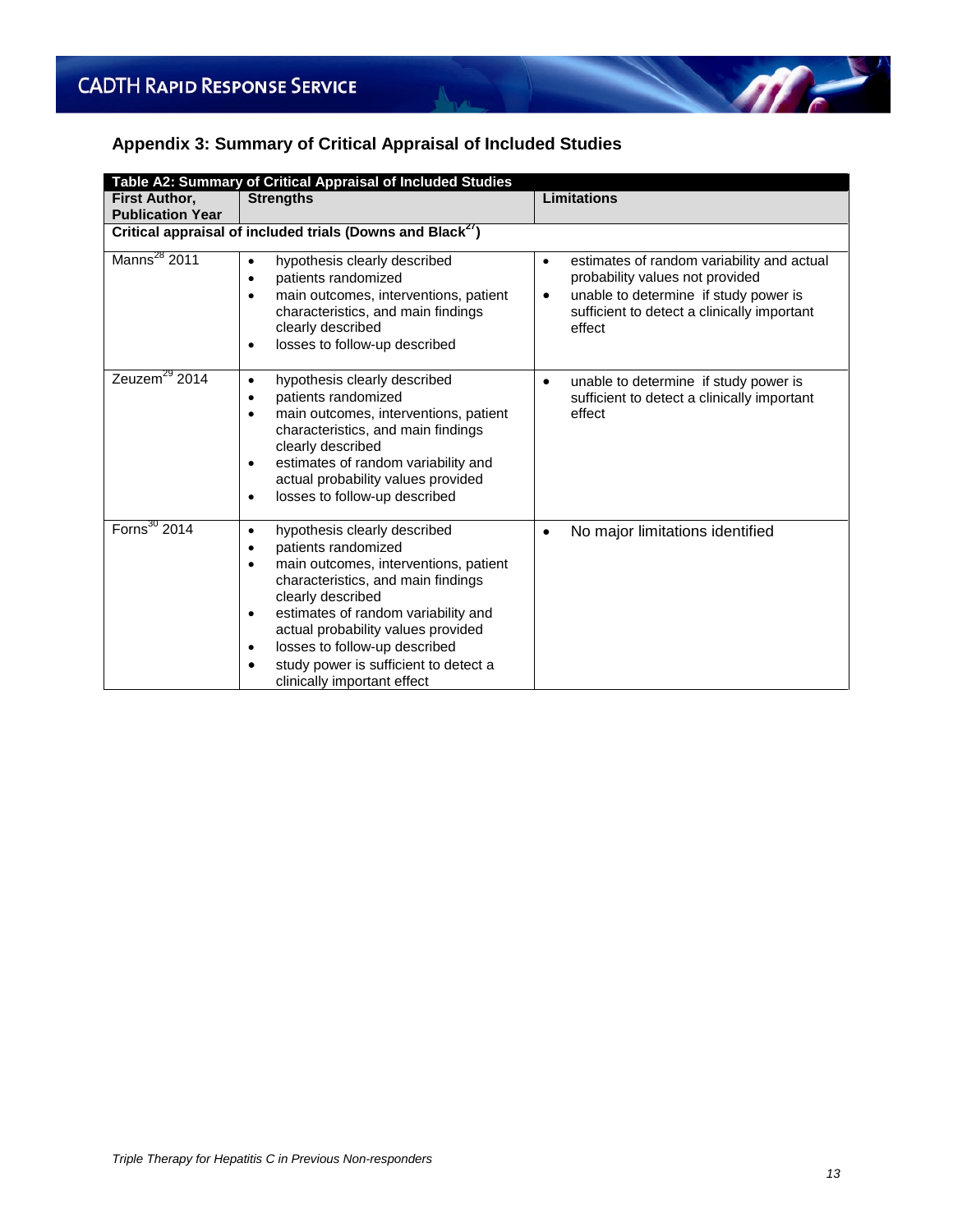# **Appendix 4: Main Study Findings and Authors' Conclusions**

 $\Lambda$ 

| Table A3: Main Study Findings and Authors' Conclusions                                                                                                                                                                                                                                                                     |                                                                                                                                                                                                                                                                                                                                                                                                                                                                                                                                                     |                                                                                                                                                                                                                                                                                                 |  |  |
|----------------------------------------------------------------------------------------------------------------------------------------------------------------------------------------------------------------------------------------------------------------------------------------------------------------------------|-----------------------------------------------------------------------------------------------------------------------------------------------------------------------------------------------------------------------------------------------------------------------------------------------------------------------------------------------------------------------------------------------------------------------------------------------------------------------------------------------------------------------------------------------------|-------------------------------------------------------------------------------------------------------------------------------------------------------------------------------------------------------------------------------------------------------------------------------------------------|--|--|
| <b>First Author,</b><br><b>Publication</b><br>Year                                                                                                                                                                                                                                                                         | <b>Main Study Findings</b>                                                                                                                                                                                                                                                                                                                                                                                                                                                                                                                          | <b>Authors' Conclusions</b>                                                                                                                                                                                                                                                                     |  |  |
| Research question 1 ((clinical effectiveness and safety of simeprevir and/or sofosbuvir combined with<br>peginterferon + ribavirin (PR) in patients with chronic hepatitis C genotype 1 who have had an inadequate<br>response to prior direct acting antiviral (DAA) plus (PR) therapy or prior treatment with PR alone)) |                                                                                                                                                                                                                                                                                                                                                                                                                                                                                                                                                     |                                                                                                                                                                                                                                                                                                 |  |  |
| Manns <sup>28</sup> 2011                                                                                                                                                                                                                                                                                                   | 18/28 patients treated on simeprevir + PR (9/9 prior<br>relapsers and 9/19 non-responders) had HCV RNA < 25<br>IU/ml at day 28<br>0/9 patients treated with placebo + PR had HCV RNA $<$ 25<br>IU/ml at day 28<br>Patients on 150 or 200 mg doses had better HCV RNA<br>decline than those on 75 mg dose. Similar results between<br>150 and 200 mg doses.                                                                                                                                                                                          | "Once daily TMC435 with P/R<br>showed potent, dose-dependent<br>antiviral activity over 28 days, and<br>had a favourable tolerability profile"<br>(p 1021)                                                                                                                                      |  |  |
|                                                                                                                                                                                                                                                                                                                            | Adverse events rates:<br>8/9 patients on placebo + PR (88.9%)<br>8/9 patients on simeprevir 75 mg/day + PR (88.9%)<br>9/9 patients on simeprevir 150 mg + PR (100%)<br>10/10 patients on simeprevir 200 mg + PR (100%)<br>Most adverse events were grade 1 or 2<br>No treatment discontinuation in any group                                                                                                                                                                                                                                        |                                                                                                                                                                                                                                                                                                 |  |  |
| Zeuzem <sup>29</sup><br>2014                                                                                                                                                                                                                                                                                               | SVR rates at 24 weeks after end of treatment:<br>significantly higher in groups on simeprevir + PR than those<br>on placebo + PR (61% - 80% vs 23%; $P < 0.001$ )<br>SVR rates at 24 weeks after end of treatment:<br>In patients with null response: 37.5% - 58.8% in simeprevir<br>group (18.8% in placebo group) (P value not reported)                                                                                                                                                                                                          | "In treatment-experienced<br>patients, 12, 24, or 48 weeks<br>simeprevir (100 mg or 150 mg<br>once daily) in combination with 48<br>weeks PegIFN and RBV<br>significantly increased rates of SVR<br>at 24 weeks compared with<br>patients given placebo, PegIFN,                                |  |  |
|                                                                                                                                                                                                                                                                                                                            | In patients with partial response: 47.8% - 86.4% in simeprevir<br>group (8.7% in placebo group) (P value not reported)<br>In patients with relapsers: 76.9% - 88.9% in simeprevir group<br>(37.0% in placebo group) (P value not reported)<br>All groups had similar adverse event rates (total percentage<br>not reported). Most adverse events were grade 1 or 2.<br>Permanent discontinuation in 8.8% of simeprevir-treated<br>patients, 4.5% in placebo-treated patients.                                                                       | and RBV and was generally well<br>tolerated" (p 430)                                                                                                                                                                                                                                            |  |  |
| Forns $30$ 2014                                                                                                                                                                                                                                                                                                            | SVR rates at 12 weeks after end of treatment:<br>significantly higher in groups on simeprevir + PR than those<br>on placebo + PR (79.2% vs 36.1%; $P < 0.001$ )<br>On-treatment failure (non-responders):<br>significantly lower in groups on simeprevir + PR than those<br>on placebo + PR (3.1% vs 27.1%; P < 0.001)<br>Relapse rates:<br>significantly lower in groups on simeprevir + PR than those<br>on placebo + PR (18.5% vs 48.4%; $P < 0.001$ )<br>Most patients on simeprevir $+$ PR (92.7%) were able to<br>shorten therapy to 24 weeks | "In a phase 3 trial of patients who<br>had relapsed after interferon-based<br>therapy, the addition of simeprevir<br>to PR was generally well tolerated,<br>with an SVR12 rate of 79.2%.<br>Most patients (92.7%) receiving<br>simeprevir were able to shorten<br>therapy to 24 weeks" (p 1669) |  |  |
|                                                                                                                                                                                                                                                                                                                            | Adverse events:<br>Similar adverse event rates between simeprevir + PR and                                                                                                                                                                                                                                                                                                                                                                                                                                                                          |                                                                                                                                                                                                                                                                                                 |  |  |

 $\mathscr{M}$